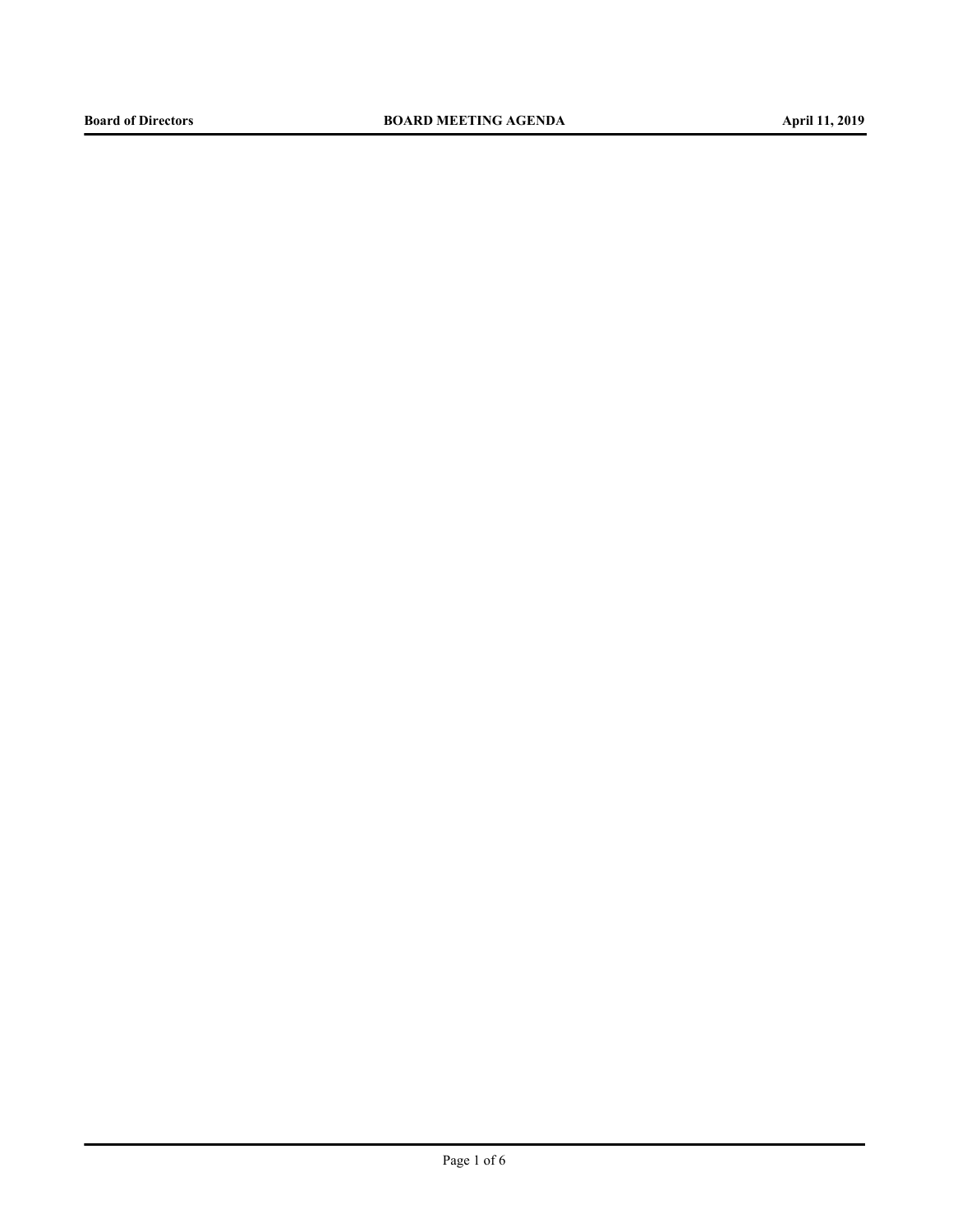A regular meeting of the Board of Directors will be held at 9:00 a.m. on Thursday, April 11, 2019. This meeting shall consist of a simultaneous teleconference call at the following locations:

| <b>BART</b> Board Room                       | Hilton Garden Inn   |
|----------------------------------------------|---------------------|
| Kaiser Center 20th Street Mall – Third Floor | 4201 Genesee Street |
| 2040 Webster Street                          | Buffalo, NY 14225   |
| Oakland, CA 94612                            | Check at front desk |

Members of the public may address the Board of Directors regarding any matter on this agenda. Please complete a "Request to Address the Board" form (available at the entrance to the Board Room) and hand it to the Secretary before the item is considered by the Board. If you wish to discuss a matter that is not on the agenda during a regular meeting, you may do so under Public Comment.

Any action requiring more than a majority vote for passage will be so noted.

Items placed under "consent calendar" are considered routine and will be received, enacted, approved, or adopted by one motion unless a request for removal for discussion or explanation is received from a Director or from a member of the audience.

Please refrain from wearing scented products (perfume, cologne, after-shave, etc.) to these meetings, as there may be people in attendance susceptible to environmental illnesses.

BART provides service/accommodations upon request to persons with disabilities and individuals who are limited English proficient who wish to address BART Board matters. A request must be made within one and five days in advance of Board meetings, depending on the service requested. Please contact the Office of the District Secretary at 510-464-6083 for information.

Rules governing the participation of the public at meetings of the Board of Directors and Standing Committees are available for review on the District's website (http://www.bart.gov/about/bod), in the BART Board Room, and upon request, in person or via mail.

Meeting notices and agendas are available for review on the District's website (http://www.bart.gov/about/bod/meetings.aspx); at bart.legistar.com; and via email  $(https://public.govdelivery.com/accounds/CATRANBART/subscripter/new?$ topic id=CATRANBART 1904) or via regular mail upon request submitted to the District Secretary. Complete agenda packets (in PDF format) are available for review on the District's website and bart.legistar.com no later than 48 hours in advance of the meeting.

Please submit your requests to the District Secretary via email to BoardofDirectors@bart.gov; in person or U.S. mail at 300 Lakeside Drive, 23rd Floor, Oakland, CA 94612; fax 510-464-6011; or telephone 510-464-6083.

> Jacqueline R. Edwards Assistant District Secretary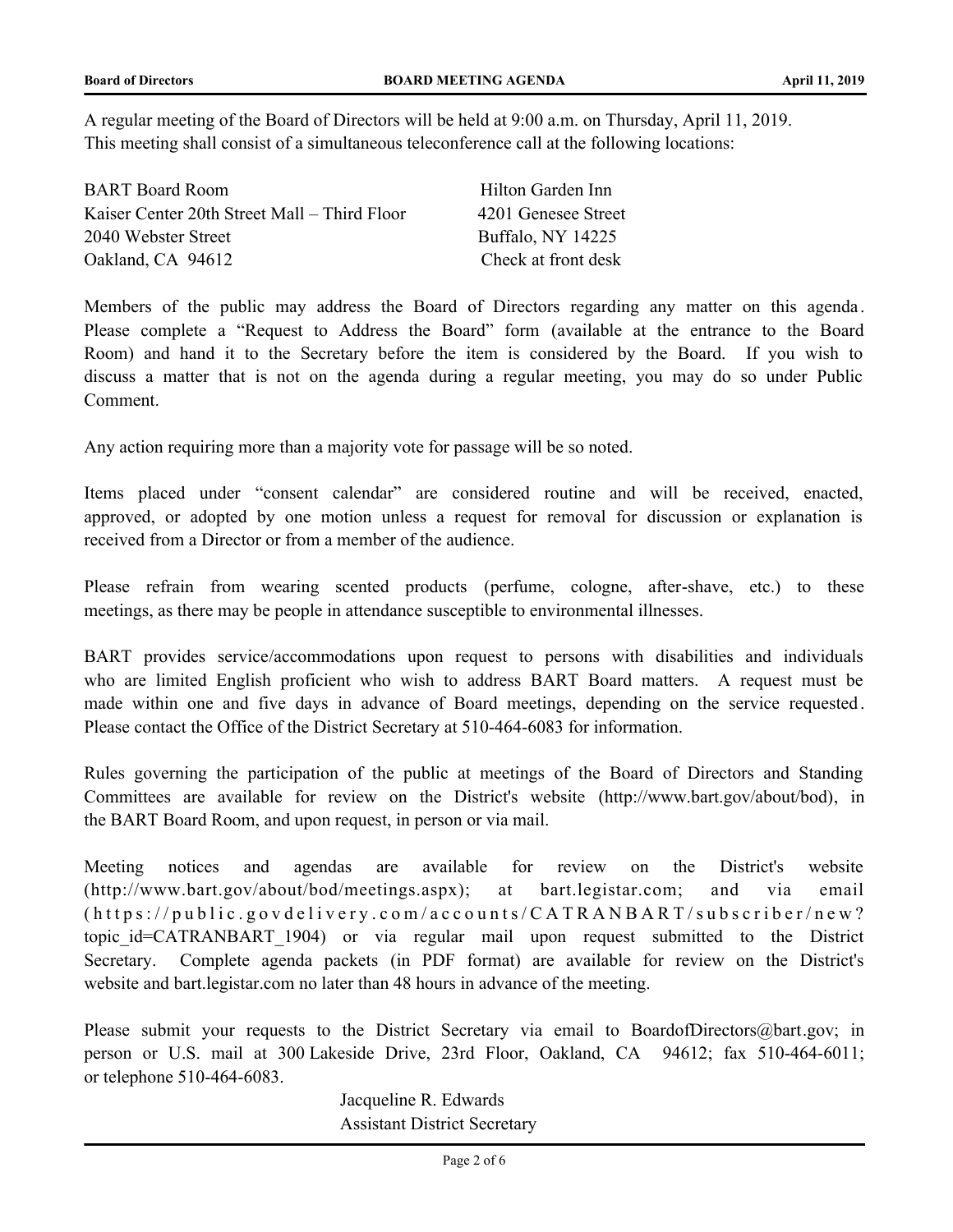# Regular Meeting of the

# BOARD OF DIRECTORS

# 1. CALL TO ORDER

- A. Roll Call
- B. Pledge of Allegiance
- C. Introduction of Special Guests.
	- i. BART Leadership Academy Graduates.
- 2. CONSENT CALENDAR
	- A. [Approval of Minutes of the Meetings of March 21,](http://bart.legistar.com/gateway.aspx?m=l&id=/matter.aspx?key=1476) 2019 (Special) and March 28, 2019 (Regular). Board requested to authorize.
		- Attachments: Approval of Minutes of the March 21, 2019 Special Board Meeting-OCR [Approval of Minutes of the March 28, 2019 Board](http://bart.legistar.com/gateway.aspx?M=F&ID=246a2688-16a3-4d8b-afdd-4c7428a15ce2.pdf)  Meeting-OCR
	- B. [BART Earthquake Safety Program Citizen's Oversight Committee Membership](http://bart.legistar.com/gateway.aspx?m=l&id=/matter.aspx?key=1477) Appointments. Board requested to authorize.

Attachments: **BART Earthquake Safety Program Citizen's Oversight** Committee Membership Appointments-EDD-OCR

C. [Bond Oversight Committee Appointments and Re-Appointments. Board](http://bart.legistar.com/gateway.aspx?m=l&id=/matter.aspx?key=1478) requested to authorize.

Attachments: Bond Oversight Committee Appointments and Re-Appointments-EDD-OCR

D. [Employee Recruitment and Relocation for the Chief of Police and Assistant](http://bart.legistar.com/gateway.aspx?m=l&id=/matter.aspx?key=1479) General Manager, External Affairs. Board requested to authorize.

Attachments: Employee Recruitment and Relocation for the Chief of Police and Assistant General Manager, External Affairs-EDD-OCR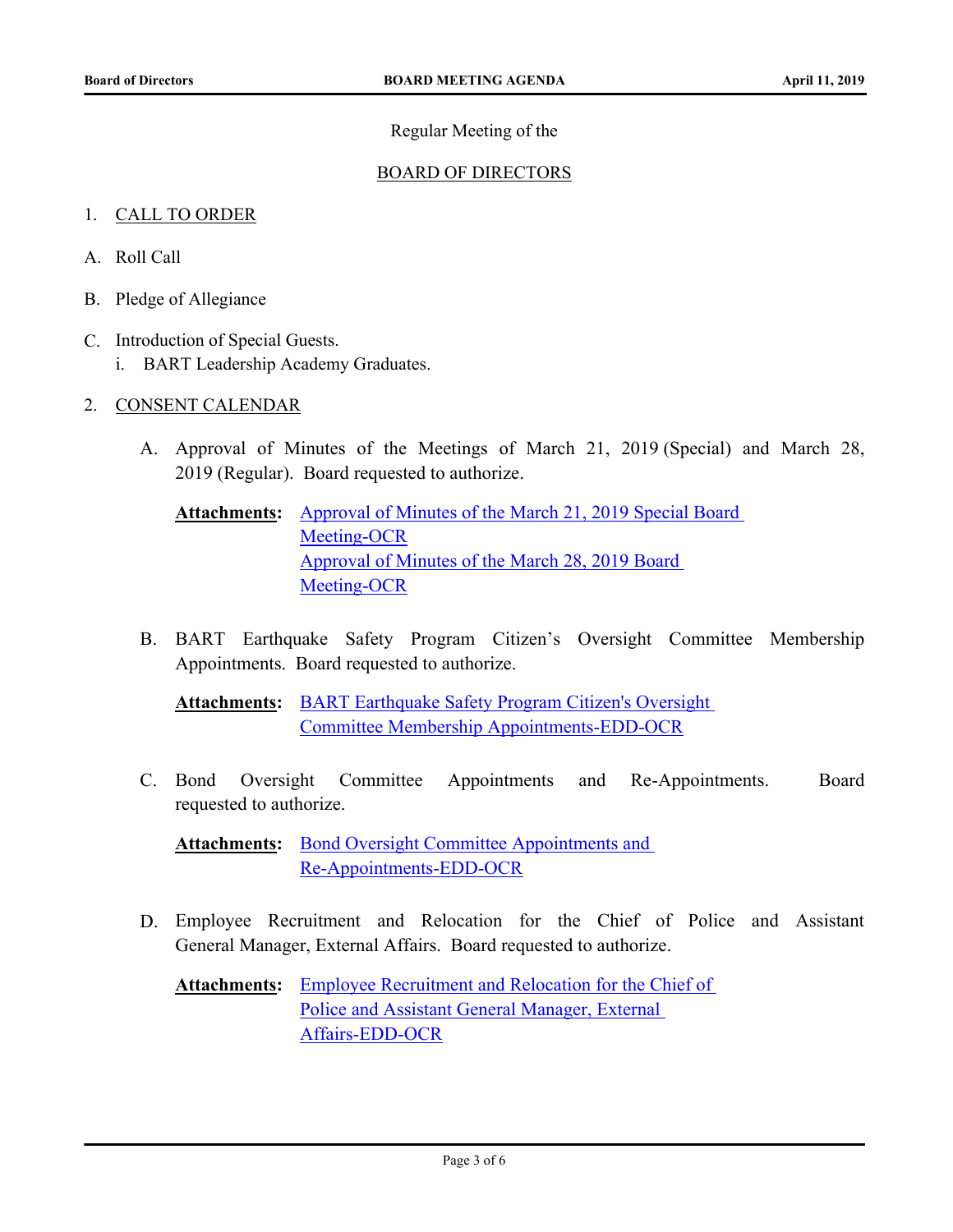E. [Invitation For Bid No. 9052, Station Agent and Foreworker Uniforms. Board](http://bart.legistar.com/gateway.aspx?m=l&id=/matter.aspx?key=1480) requested to authorize.

Attachments: Invitation for Bid No. 9052, Station Agent and Foreworker Uniforms-EDD-OCR

F. [Invitation For Bid No. 9057, Procurement of Fiber - Reinforced Yard Access](http://bart.legistar.com/gateway.aspx?m=l&id=/matter.aspx?key=1481) Ladders. Board requested to authorize.

Invitation for Bid No. 9057, Procurement of [Fiber-Reinforced Yard Access Ladders-EDD-OCR](http://bart.legistar.com/gateway.aspx?M=F&ID=42e1fade-ea45-44c1-a3f1-39a832c8d461.pdf) **Attachments:**

## 3. PUBLIC COMMENT - l5 Minutes

(An opportunity for members of the public to address the Board of Directors on matters under their jurisdiction and not on the agenda. An additional period for Public Comment is provided at the end of the Meeting.)

### 4. ADMINISTRATION ITEMS

Director Simon, Chairperson

A. [Fiscal Year 2020 Budget Procedural Actions: Set Date for Public Hearing, Publish](http://bart.legistar.com/gateway.aspx?m=l&id=/matter.aspx?key=1482) Pamphlet. Board requested to authorize.

Attachments: Fiscal Year 2020 Budget Procedural Actions Set Date for Public Hearing, Publish Pamphlet-EDD-OCR

B. [Fiscal Year 2020 Preliminary Budget. For information.](http://bart.legistar.com/gateway.aspx?m=l&id=/matter.aspx?key=1483)

Attachments: [Fiscal Year 2020 Preliminary Budget-Memo-OCR](http://bart.legistar.com/gateway.aspx?M=F&ID=d4f9a2da-4d50-4c82-bf42-91b234a0ae4f.pdf) [Fiscal Year 2020 Preliminary Budget-Presentation-OCR](http://bart.legistar.com/gateway.aspx?M=F&ID=065fdd9b-a3d0-4c89-8749-3f5dffe10a00.pdf)

## 5. ENGINEERING AND OPERATIONS ITEMS

Director Foley, Chairperson

A. [Agreement No. 6M3388A, with Sperry Rail Services Inc. to provide Ultrasonic](http://bart.legistar.com/gateway.aspx?m=l&id=/matter.aspx?key=1484) Rail Flaw Detection Testing Services. Board requested to authorize.

Attachments: Agreement No. 6M3388A, with Sperry Rail Services Inc. to provide Ultrasonic Rail Flaw Detection Testing Services-EDD-OCR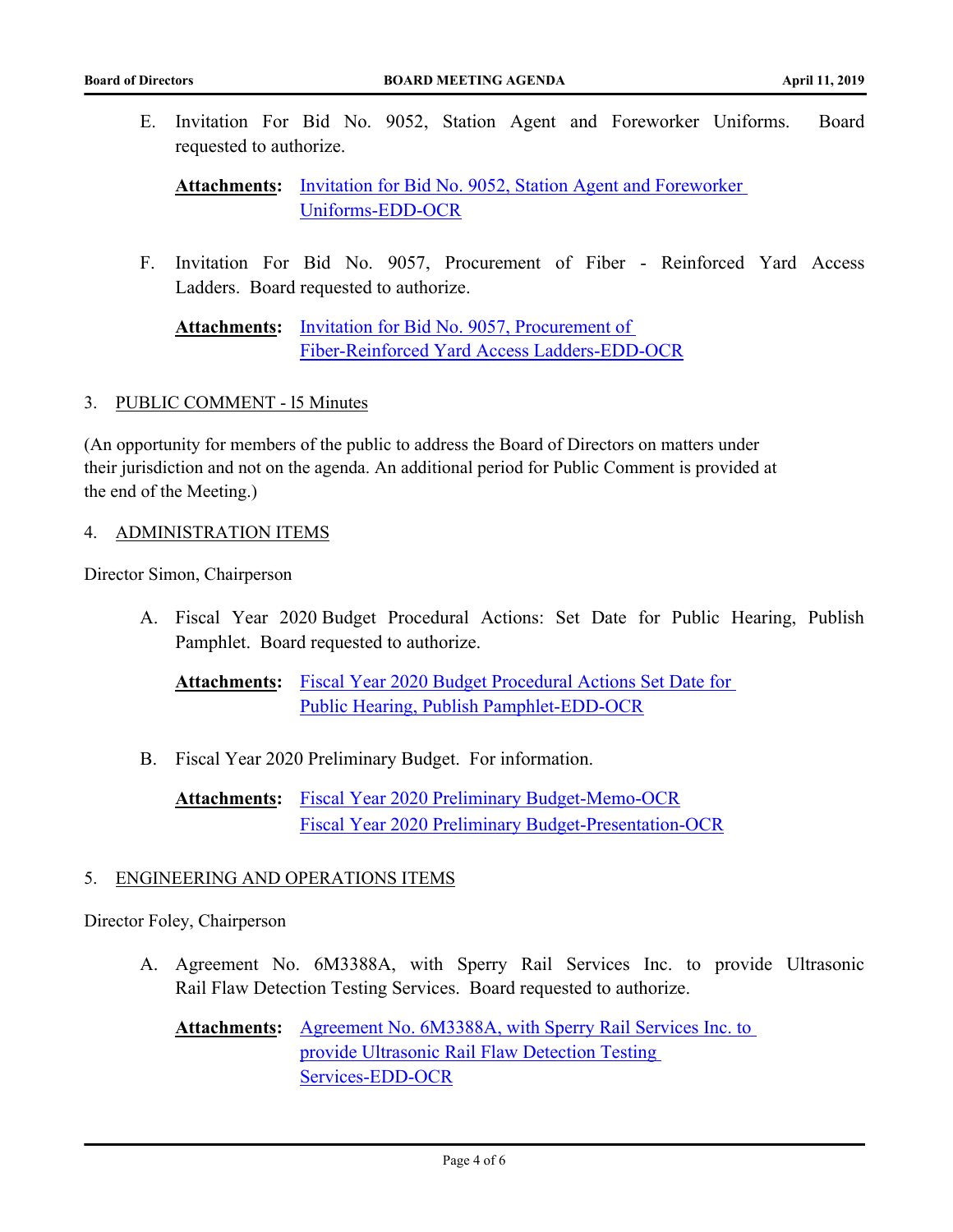#### 6. PLANNING. PUBLIC AFFAIRS ACCESS. AND LEGISLATION ITEMS

Director Raburn, Chairperson

A. [Amendment with Scoop Technologies for Carpool Services. Board requested to](http://bart.legistar.com/gateway.aspx?m=l&id=/matter.aspx?key=1485) authorize.

[Amendment with Scoop Technologies for Carpool](http://bart.legistar.com/gateway.aspx?M=F&ID=e8bd4328-cb4c-4718-86a3-cb1005f234bc.pdf)  Services-EDD-OCR **Attachments:**

#### 7. GENERAL MANAGER'S REPORT

A. Report of Activities, including Updates of Operational, Administrative, and Roll Call for Introductions Items.

### 8. BOARD MATTERS

A. Board Member Reports.

(Board member reports as required by Government Code Section 53232.3(d) are available through the Office of the District Secretary. An opportunity for Board members to report on their District activities and observations since last Board Meeting.)

B. Roll Call for Introductions.

(An opportunity for Board members to introduce a matter for consideration at a future Committee or Board Meeting or to request District staff to prepare items or reports.)

### C. In Memoriam.

(An opportunity for Board members to introduce individuals to be commemorated.) a. In memory of Wayne Wong, recently retired Department Manager of the Office of Civil Rights.

### 9. PUBLIC COMMENT

(An opportunity for members of the public to address the Board of Directors on matters under their jurisdiction and not on the agenda.)